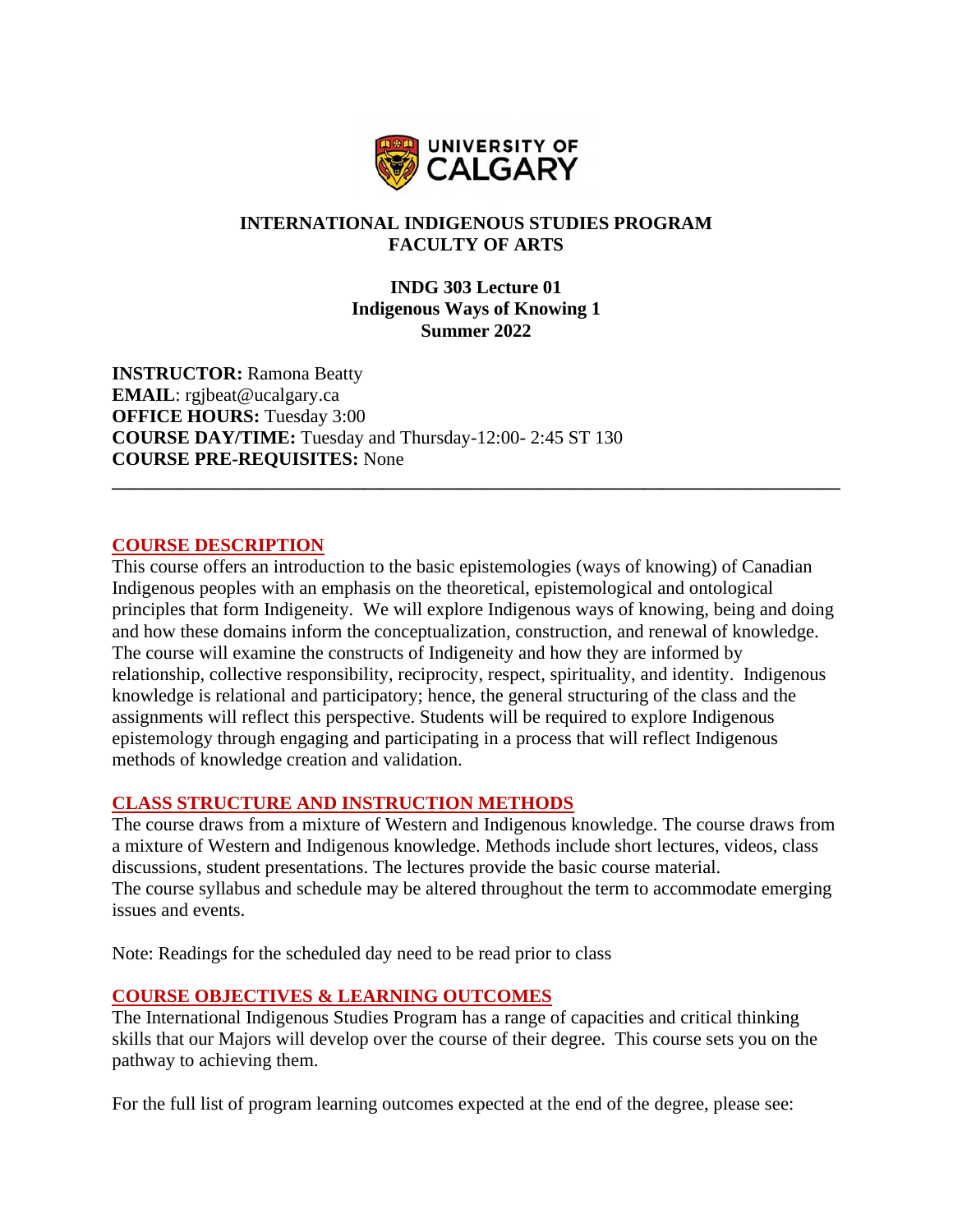# <https://arts.ucalgary.ca/international-indigenous-studies/about/program-statement>

For this Course, the learning objectives are:

- To articulate how issues, ideas, living and inanimate beings, and communities are interrelated
- To increase the student's awareness of, understanding of, and respect for Indigenous worldviews and perspectives, knowledge, realities, experiences
- To introduce the students to Indigenous peoples' heritage and identity in its diverse and multiple forms, from pre-contact protocols, practice and traditions to its contemporary expression of ways of knowing
- To expand understanding of the concepts of Indigeneity
- To explore a diverse representation of Indigenous systems and sources of knowledge
- To explore areas of personal and societal transformation that lead towards a decolonized world
- To discuss and examine the role of traditional teachings and the impact of colonial/settler society interventions on Indigenous identity.

• To give the student experience at critically thinking and analyzing the diverse and enduring impacts of the legacy of the colonial relationship upon Indigenous people

• To expand understanding of the concepts of de-colonization

Relationship to other courses- This course is a prerequisite to SOWK 555.43 and INDG 305. This course is part of a core curriculum for the International Indigenous Studies Program and an elective for the BSW Program in the Faculty of Social Work.

# **REQUIRED TEXTBOOK AND ASSIGNED READINGS**

No text is required for this course. Instead, readings will be available on the course D2L site.

# **COMMUNICATION**

I will respond to emails within 48 hours but not on weekends.

# **ASSIGNMENTS AND EVALUATION**

# **Quiz - 15% July 7**

# **In class**

The quiz will consist of long answer questions based on readings, media presentations (film & audio), lectures and discussions. Coverage: all readings and class material – June 28 July 7

# **Reflection paper 20 % - Due July 14 by 11:59 p.m.**

The student will complete one reflection essay related to course readings and lecture concepts. The essays will consist of 6 pages double spaced that will demonstrate reflection and application of class concepts. The reflective writing should represent an issue of the student's choice from the course reading, films, and discussion in the preceding weeks. The work should refer to course readings, films and discussion and must demonstrate some analytical thought on the part of the author.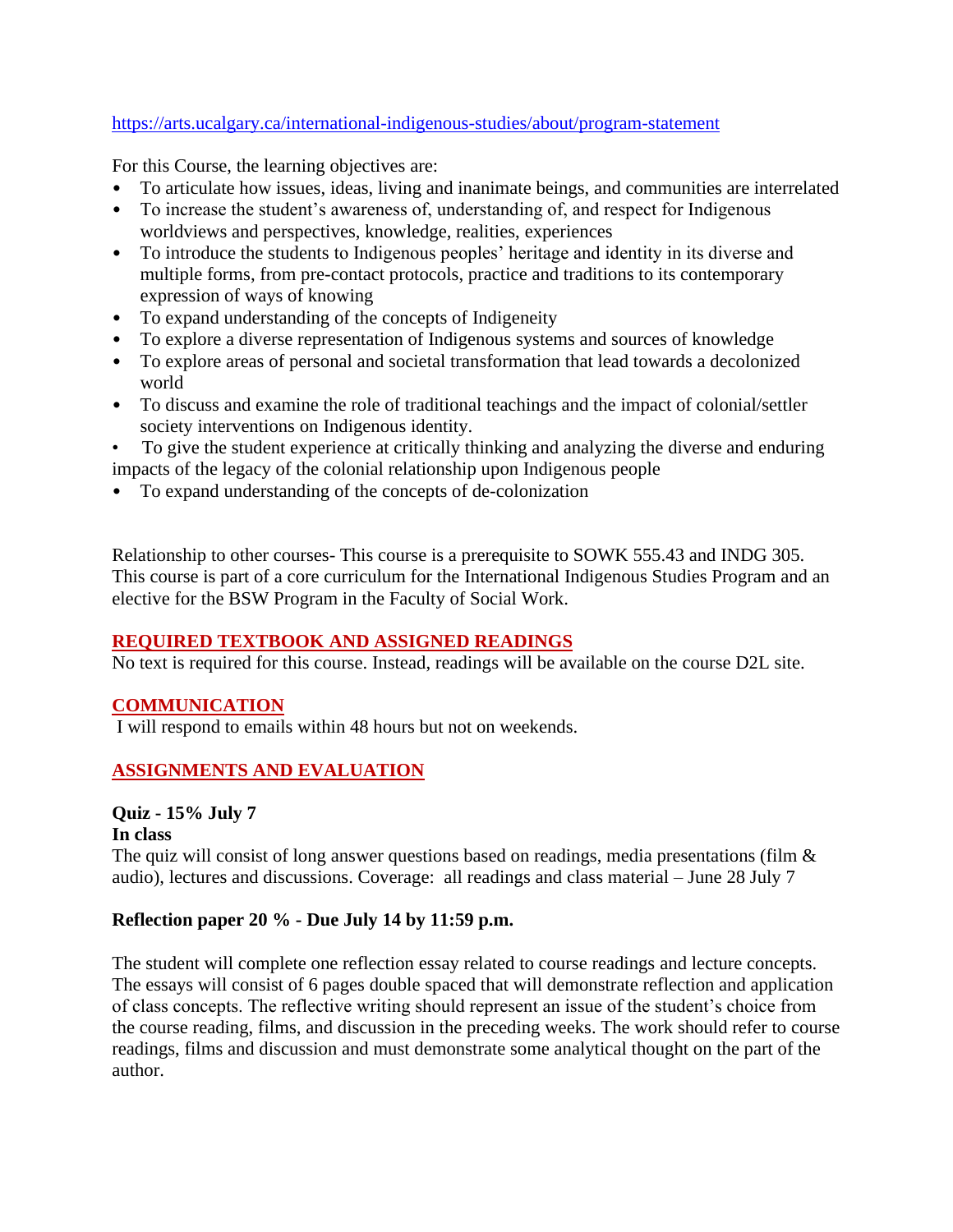The concept of "Indigenous Knowledge" is complex and it is important to consider these concepts carefully via Critical Thinking. Critical Thinking involves the 'thinking about', and the 'questioning of' knowledge presented, versus the mere 'acceptance' of knowledge presented. The process of Critical Thinking is much more in line with Indigenous Knowledge as I encourage students to think for themselves and to engage in deep reflection.

Take an issue and discuss it in depth; do not simply write up a summary of the readings or class discussion. All sources that you use should be properly cited. Although these are short papers, please do not regard them as informal. They should have proper grammar and essay structure, including an introduction, discussion/argument, and conclusion. Citation format APA or MLA

Submission is via the digital Dropbox in the course's D2L site.

# **In class group presentation – 30%** - July **21, 26, 28 and August 2**

You and your group members are responsible for a research project that will focus on the development of a formal in class presentation on a topic of your choice. The presentation will examine a historical and/or contemporary issue/topic that is related to Indigenous peoples ``**Ways of Knowing and Being**``. Please ensure that your topic incorporates the course objectives. You will be required to research and develop a **30-minute seminar** which will include class discussion and questions.

The presentation must critically examine and analyze an issue facing Indigenous people and explore the impact on their "**Ways of Knowing and Being"** from a historical and contemporary perspective. (e.g., colonization, education, social justice, research)

Groups must choose a presentation date and confirm the date with the Instructor by July

**Final Project**- Podcast or Vodcast- **Reflective learning**- 25%- **Due August 9** via course D2L site

Student's will develop a 20-30-minute Podcast or Vodcast that is a self-reflection piece that will highlight their self-awareness and understanding of their own cultural frames of reference when analyzing their learning of Indigeneity and Indigenous Ways of Knowing and Being. The reflection exercise requires a student to express what their analysis of course learnings and experience that is based on course readings, film & audio, lectures, discussions and their own course work. Students **must** submit an accompanying **bibliography** which details the sources of the information relayed in the podcast. The **instructor** will be the **only person** that will have **access** to the students' work.

The podcast software can be found for free at: **<https://www.audacityteam.org/download/>**

This assignment will take up to **several hours to complete** and is best done in stages and not in a single sitting.

Questions that will help you begin your reflective learning piece in a podcast format: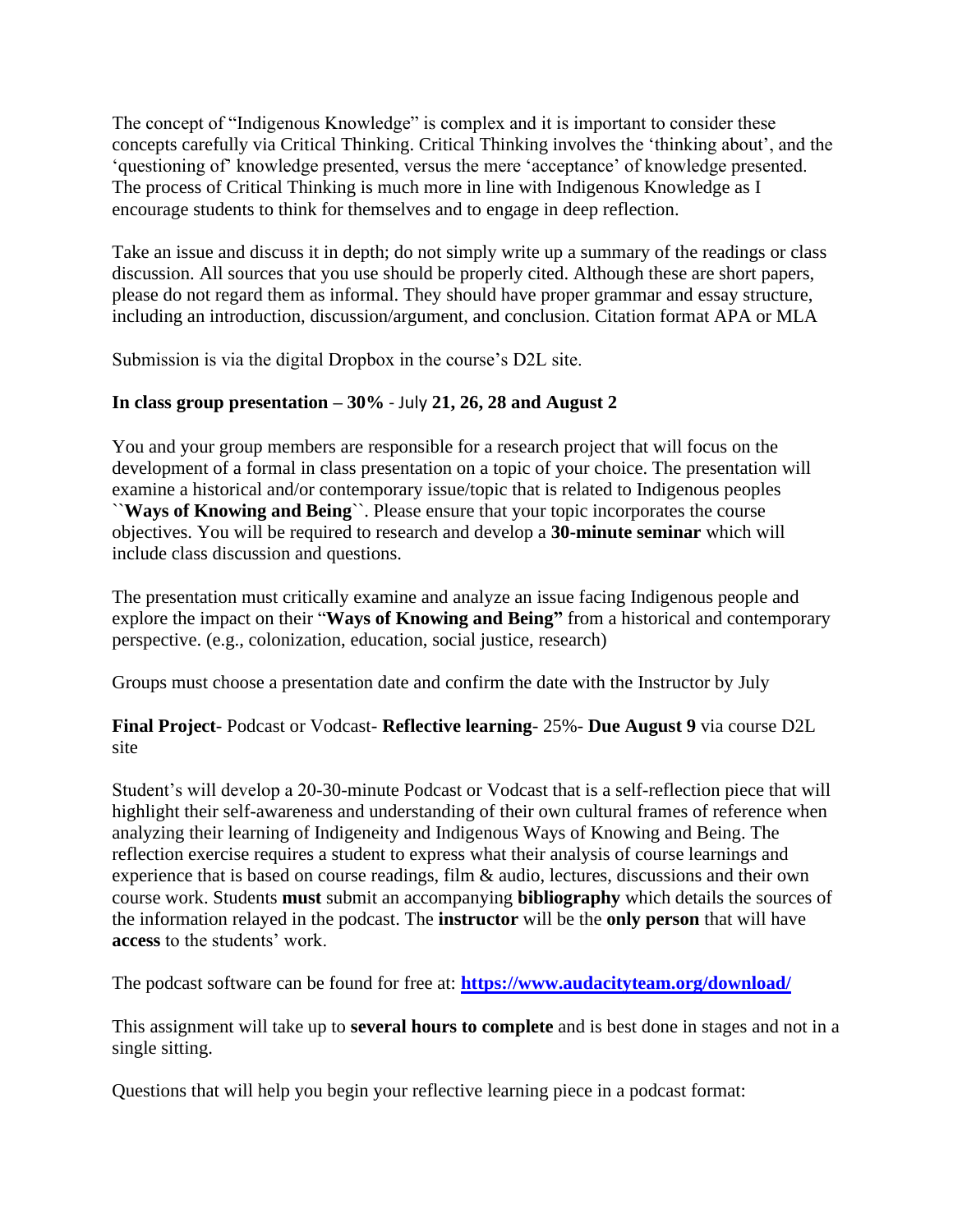**#1 - What was the most interesting thing you learned in INDG 303 and why does it stick out in your mind?**

**#2 - What were the most challenging issues or concepts that you encountered and why did you find them to be challenging?**

**#3** - **Were you able to address your challenges? If so, how? If not, why not?**

**#4 - Examining your responses to these questions, what concepts learned in the course best illustrate what might have been happening you and be detailed.**

**#5- How has the course developed your understanding of Indigenous perspectives in ways that will be helpful to you in your life and chosen profession?** 

**#6 - How has the course developed your understanding of Indigenous perspectives?**

**#7 - What advice would you give a friend planning to take INDG 303? Be specific. Suggested methodology:**

Look at the **questions** and the **course objectives**, jot notes about how your major assignments, class discussions and course materials impacted your learning experience. Also, how did these components inform your understandings of course constructs. Revisit the questions and course objectives and develop your answers and provide specifics that will illustrate your answers. The podcast/vodcast should analyze your learning of the course concepts and the relationship to the course objectives.

# **COURSE COMPONENT WEIGHTS AND DUE DATES**

| <b>COMPONENT</b>   | <b>WEIGHTING</b> | <b>DUE DATES</b>  |
|--------------------|------------------|-------------------|
| Quiz 1             | 15%              | July 7            |
| Reflection paper   | 20%              | July 14           |
| Participation      | 10%              |                   |
| Class presentation | 30 %             | July 21, 26, 28 & |
|                    |                  | August 2          |
| Podcast/Vodcast    | 25%              | August 9          |
| Total              | 100%             |                   |
|                    |                  |                   |

If a student misses a required course component, please get in touch the instructor as soon as possible.

# COURSE SCHEDULE & TOPICS

June 28- **Introductions**

June- 30 - **Indigenous and Western Science Worldviews/Ontologies**

**Read: What is Indigenous Knowledge?** - Power point

*Read*: Michael Anthony Hart, *Indigenous Knowledge, and Research: The Mikiwahp as a symbol for reclaiming our knowledge and ways of knowing,* 

July 5- **Indigenous Education**- Dr Gregory Cajete's talk

July 12- 14 **Nehiyawok / Cree teachings**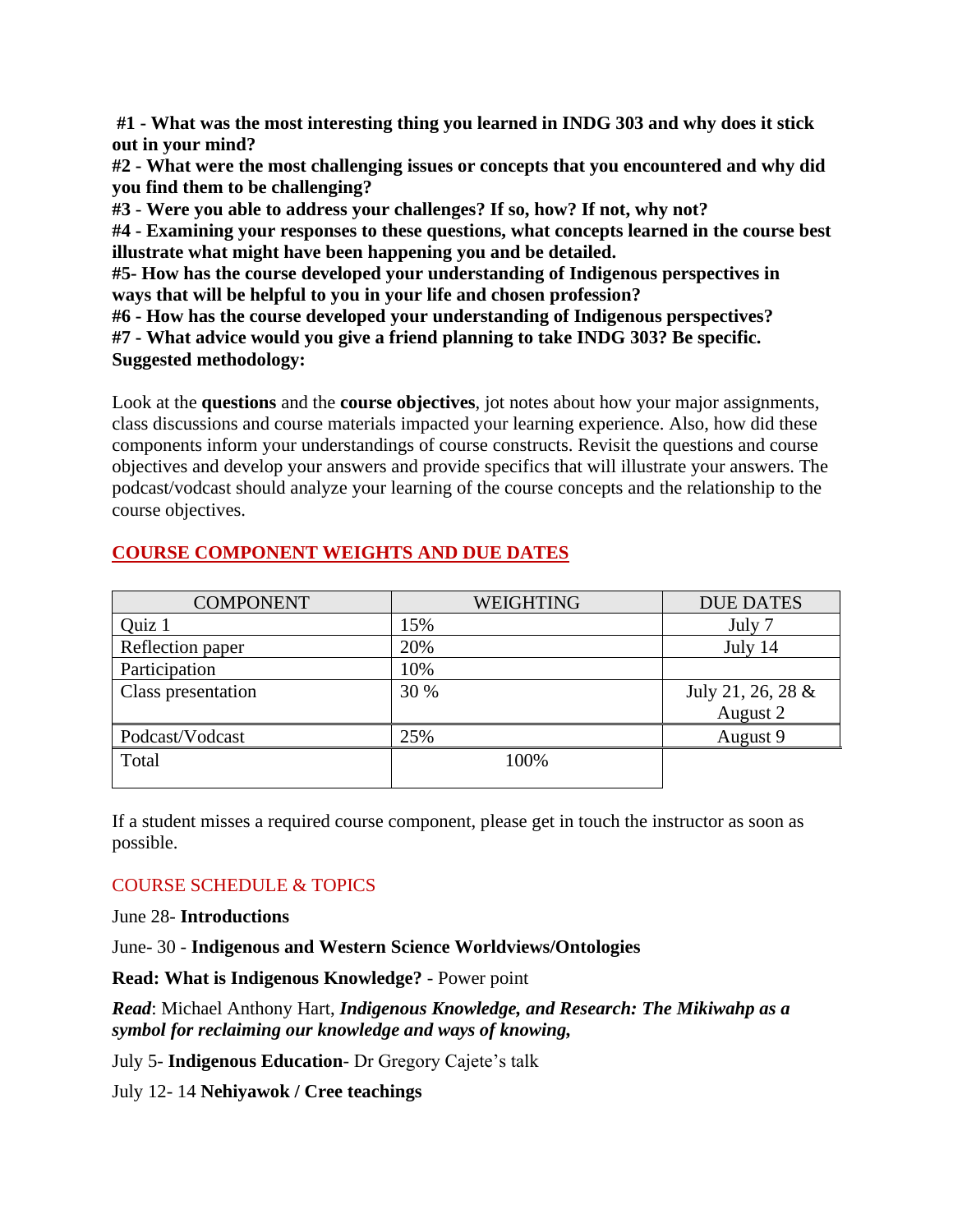*Watch*: Willie Ermine - **Spiritual Health in times of Crisis**

*Read*: Jolee Saskamoose et al.; *Miýo-pimātisiwin Developing Indigenous Cultural Responsiveness Theory (ICRT): Improving Indigenous Health and Well-Being*

*Read:* H. Pazderka et al*.; Nitsiyihkâson: The Brain Science Behind Cree Teachings of Early Childhood Attachment*

July 19 *- Watch:* Webinar on **Indigenous Cultural Responsiveness Theory**

July 21, 26, 28 and August 2 - G**roup presentations**

**Please note that the above schedule is tentative and may change as the need arises.** 

### **FINAL EXAMINATION** - None

### **WRITING STATEMENT**

Written assignments are often required in International Indigenous Studies courses, and the quality of writing skills, including but not limited to such elements as grammar, punctuation, sentence structure, clarity, citation, and organization, will be taken into account in the determination of grades. Students are encouraged to make use of the services offered through Writing Support Services in the Student Success Centre by contacting them at [http://www.ucalgary.ca/ssc/writing-support.](http://www.ucalgary.ca/ssc/writing-support)

### **GRADING SCALE**:

The following grading scale will be used:

The International Indigenous Studies Program uses the percentage conversion scale below. Your final grade will be converted to the University's official 4-point scale at the end of term. The interpretation of the undergraduate university grading system can be found at [http://www.ucalgary.ca/pubs/calendar/current/f-1.html.](http://www.ucalgary.ca/pubs/calendar/current/f-1.html)

| $A+$         | $96-100$ |
|--------------|----------|
| A            | 90-95.99 |
| $A -$        | 85-89.99 |
| $B+$         | 80-84.99 |
| B            | 75-79.99 |
| $B -$        | 70-74.99 |
| $C+$         | 65-69.99 |
| $\mathsf{C}$ | 60-64.99 |
| $C-$         | 55-59.99 |
| $D+$         | 53-54.99 |
| D            | 50-52.99 |
| F            | 0-49.99  |

These are the grade ranges and specific numeric values I assign to letter grades on D2L. An A+ is solely honorific, meaning that its grade point amount is the same as an A (4.0). I will use this mark to distinguish superlative work that exceeds expectations in style, intellectual depth and breadth, sophistication, creativity and originality.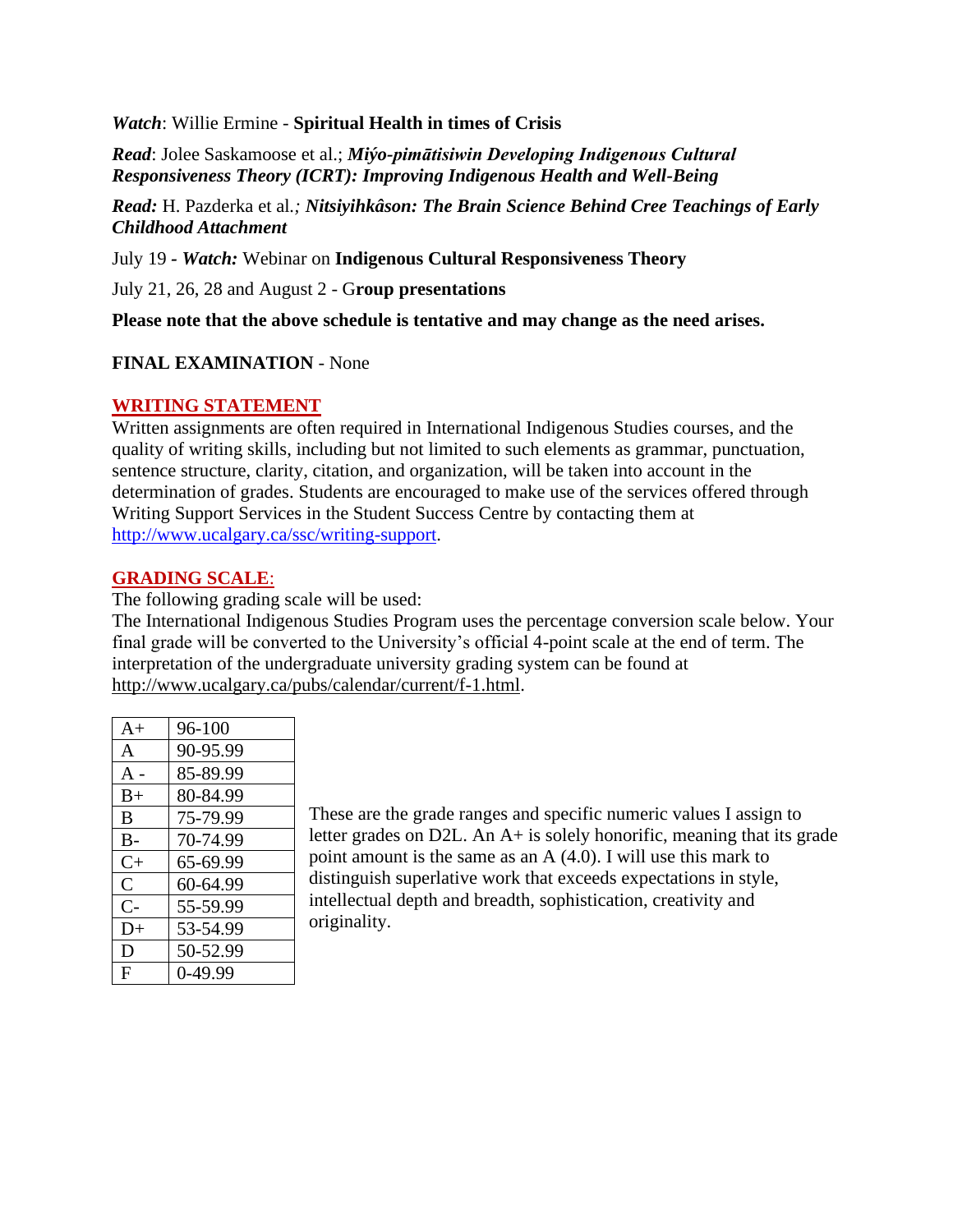# **LATE PENALTIES**

*Provide a statement outlining how, if at all, penalties will be imposed on late submissions.*

*Suggestion*: Deadlines will be treated seriously. It is unfair to students who meet deadlines if those who have taken extra time are treated the same. Late papers, those without an extension granted by the instructor, will be docked 3% per day (including weekends). Papers more than 7 days late will not be marked and shall receive a mark of 0%. A note of caution: computer failure is not grounds for an extension. Always back-up your work to avoid last-minute catastrophes. You have free access to auto-backup cloud services through OneDrive – please use them.

Students who confront emergencies are asked to reach out to the instructor as soon as they are able to do so. Documentation will be needed to confirm the emergency. In some cases, the only accommodation may be for the student to apply for a Deferral of Term Work from the Registrar's website.

### **INSTRUCTOR GUIDELINES**

Students requiring assistance are encouraged to speak to the instructor during class or their office hours. Should you wish to meet outside of office hours, please telephone or email to make an appointment. It is to the student's advantage to keep such appointments. All meetings will be held virtually *(for web-based courses)*.

Email is a common form of communication but it is not always the most effective way of answering student questions. If you cannot make office hours, please request a one-on-one meeting outside of these hours. These meetings may be held virtually.

Students are welcome to use laptops and other electronic note-taking devices in this course. Please be considerate of others and switch off all cell phones when you enter the classroom. Sending/receiving texts and browsing the Web is extremely disruptive to others and will not be tolerated.

# **MENTAL HEALTH SUPPORTS**

International Indigenous Studies covers topics that can have elements that are emotionally difficult to talk about. The INDG website contains supports and resources for students that can be accessed both on and off campus.

Please see:

- [https://arts.ucalgary.ca/international-indigenous-studies/contact/indigenous-supports](https://arts.ucalgary.ca/international-indigenous-studies/contact/indigenous-supports-campus)[campus](https://arts.ucalgary.ca/international-indigenous-studies/contact/indigenous-supports-campus)
- [https://arts.ucalgary.ca/international-indigenous-studies/contact/indigenous-supports](https://arts.ucalgary.ca/international-indigenous-studies/contact/indigenous-supports-campus-0)[campus-0](https://arts.ucalgary.ca/international-indigenous-studies/contact/indigenous-supports-campus-0)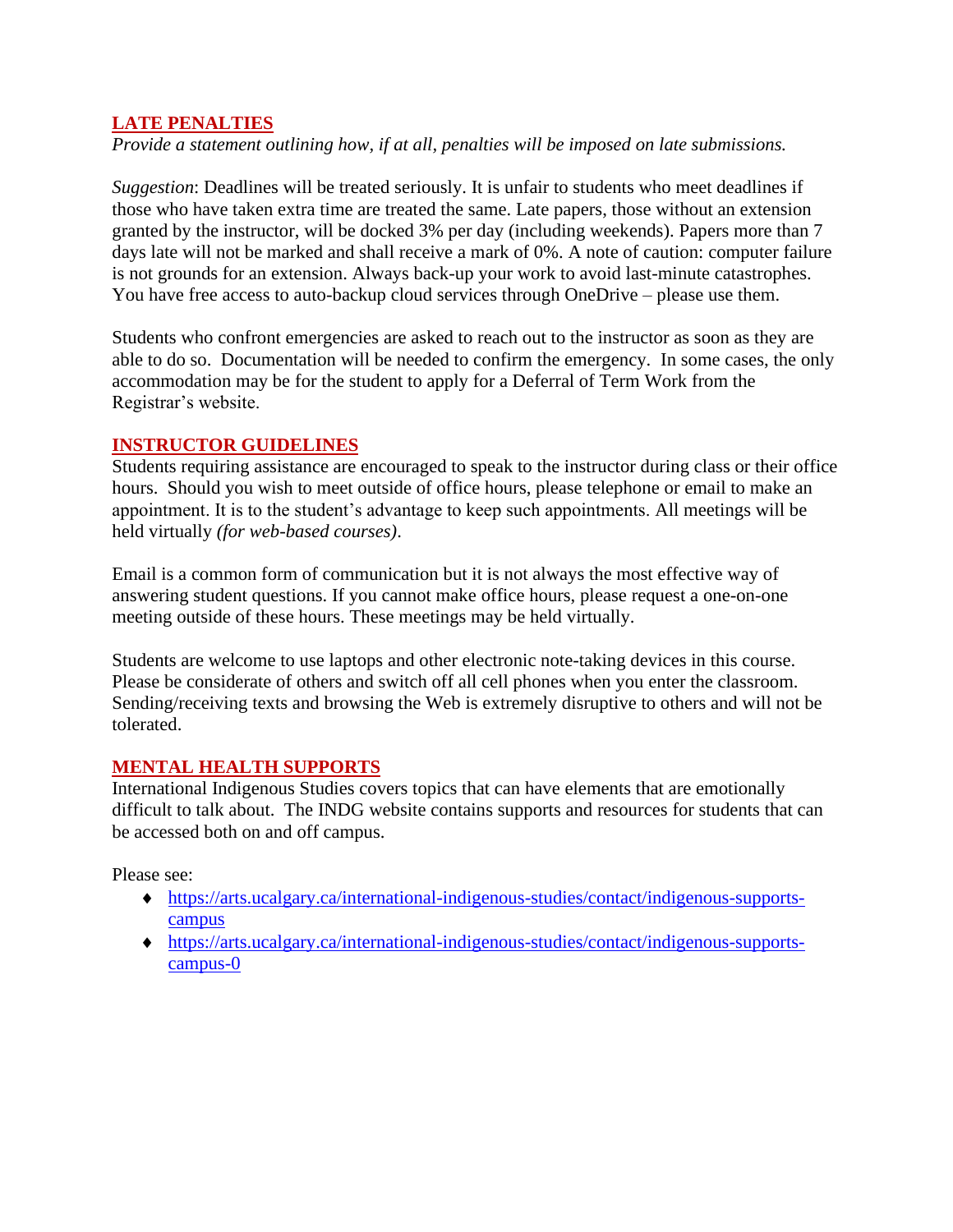# **IMPORTANT POLICIES AND INFORMATION**

# **Supporting Documentation and the Use of a Statutory Declaration**

As stated in the University Calendar:

Students may be asked to provide supporting documentation for an exemption/special request. This may include, but is not limited to, a prolonged absence from a course where participation is required, a missed course assessment, a deferred examination, or an appeal. Students are encouraged to submit documentation that will support their situation. Supporting documentation may be dependent on the reason noted in their personal statement/explanation provided to explain their situation. This could be medical certificate/documentation, references, police reports, invitation letter, third party letter of support or a statutory declaration etc. The decision to provide supporting documentation that best suits the situation is at the discretion of the student. Students cannot be required to provide specific supporting documentation, such as a medical note.

Students can make a Statutory Declaration as their supporting documentation (available at ucalgary.ca/registrar). This requires students to make a declaration in the presence of a Commissioner for Oaths. It demonstrates the importance of honest and accurate information provided and is a legally binding declaration. Several registered Commissioners for Oaths are available to students at no charge, on campus. For a list of locations to access a Commissioners for Oaths, visit [ucalgary.ca/registrar\)](http://www.ucalgary.ca/registrar).

Falsification of any supporting documentation will be taken very seriously and may result in disciplinary action through the Academic Discipline regulations or the Student Non-Academic Misconduct policy.

This statement is accessible at:<https://www.ucalgary.ca/pubs/calendar/current/m-1.html>

#### **Absence From a Mid-term Examination**

Students who are absent from a scheduled term test or quiz for legitimate reasons are responsible for contacting the instructor via email within 48 hours of the missed test to discuss alternative arrangements. A copy of this email may be requested as proof of the attempt to contact the instructor. Any student who fails to do so forfeits the right to a makeup test.

#### **Deferral of a Final Examination**

Deferral of a final examination can be granted for reasons of illness, domestic affliction, and unforeseen circumstances, as well as to those with three (3) final exams scheduled within a 24 hour period. Deferred final exams will not be granted to those who sit the exam, who have made travel arrangements that conflict with their exam, or who have misread the examination timetable. The decision to allow a deferred final exam rests not with the instructor but with Enrolment Services. Instructors should, however, be notified if you will be absent during the examination. The Application for Deferred Final Exam, deadlines, requirements and submission instructions can be found on the Enrolment Services website at:

[https://www.ucalgary.ca/registrar/exams/deferred-exams.](https://www.ucalgary.ca/registrar/exams/deferred-exams)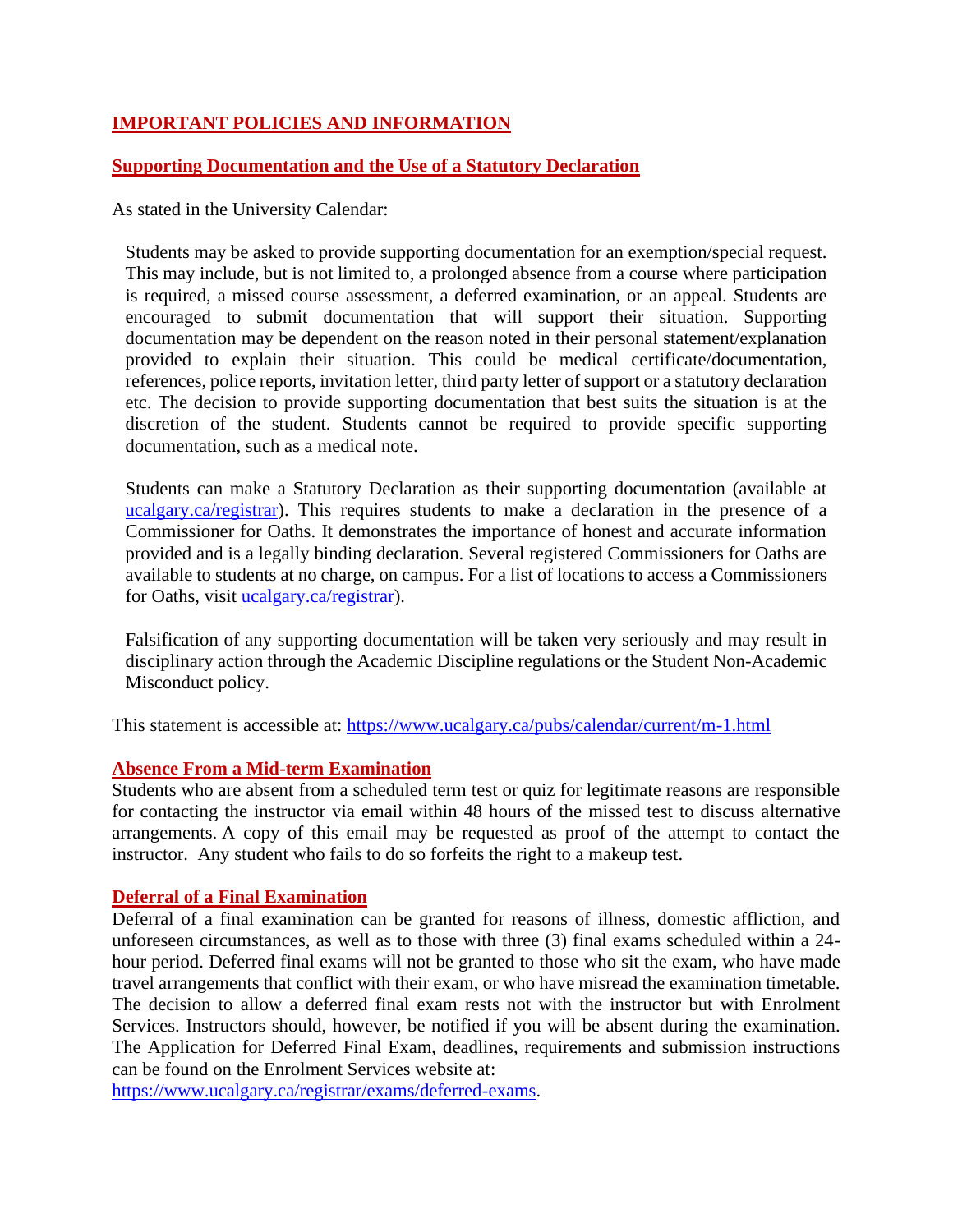# **Reappraisals**

The University Calendar states that for reappraisals of graded term work:

"A student who feels that a piece of graded term work (term paper, essay, test, etc.) has been unfairly graded, may have the work reappraised as follows. The student shall discuss the work with the instructor **within ten business days** of being notified about the mark or of the item's return to the class. If not satisfied, the student shall take the matter to the head of the department offering the course **within 2 business days of receiving the decision from the instructor**, who will arrange for a reappraisal of the work **within the next ten business days**. The reappraisal will only be considered if the student provides a detailed rationale that outlines where and for what reason an error is suspected."

See<https://www.ucalgary.ca/pubs/calendar/current/i-2.html>

The University Calendar states that for reappraisal of academic assessments (final grades):

"A student may request a reappraisal of a final grade. The only element that will be considered is the final assessment(s) that makes up the final mark (e.g., final examination, final project, and final paper). The exception is when a grade for a piece of graded term work is made available to students after the last day of classes for the term in which the course is scheduled; that grade may also be considered in a reappraisal of the final grade."

"A student seeking a reappraisal of a final grade should first attempt to review the final assessment with the department or faculty offering the course. After which the student shall obtain a Reappraisal of Final Grade form from [ucalgary.ca/registrar](https://www.ucalgary.ca/registrar/home) (under Student Forms). The student must indicate exactly what error was made in marking the final assessment and/or in computing the final grade. The reappraisal will only be considered if the student provides a detailed rationale that outlines where and for what reason an error is suspected." More information is available at: <https://www.ucalgary.ca/pubs/calendar/current/i-3.html>

#### **University Regulations**

Students are responsible for familiarizing themselves with the University policies found in the Academic Regulations sections of the Calendar at: [www.ucalgary.ca/pubs/calendar/current/academic-regs.html.](http://www.ucalgary.ca/pubs/calendar/current/academic-regs.html)

#### **Academic Accommodation**

It is the student's responsibility to request academic accommodations according to the University policies and procedures listed below. The Student Accommodations policy is available at [https://ucalgary.ca/student-services/access/prospective-students/academic-accommodations.](https://ucalgary.ca/student-services/access/prospective-students/academic-accommodations)

Students needing an accommodation based on disability or medical concerns should contact Student Accessibility Services (SAS) in accordance with the Procedure for Accommodations for Students with Disabilities [\(https://www.ucalgary.ca/legal-services/university-policies](https://www.ucalgary.ca/legal-services/university-policies-procedures/accommodation-students-disabilities-procedure)[procedures/accommodation-students-disabilities-procedure\)](https://www.ucalgary.ca/legal-services/university-policies-procedures/accommodation-students-disabilities-procedure). Students who require an accommodation in relation to their coursework based on a protected ground other than Disability should communicate this need in writing to their Instructor.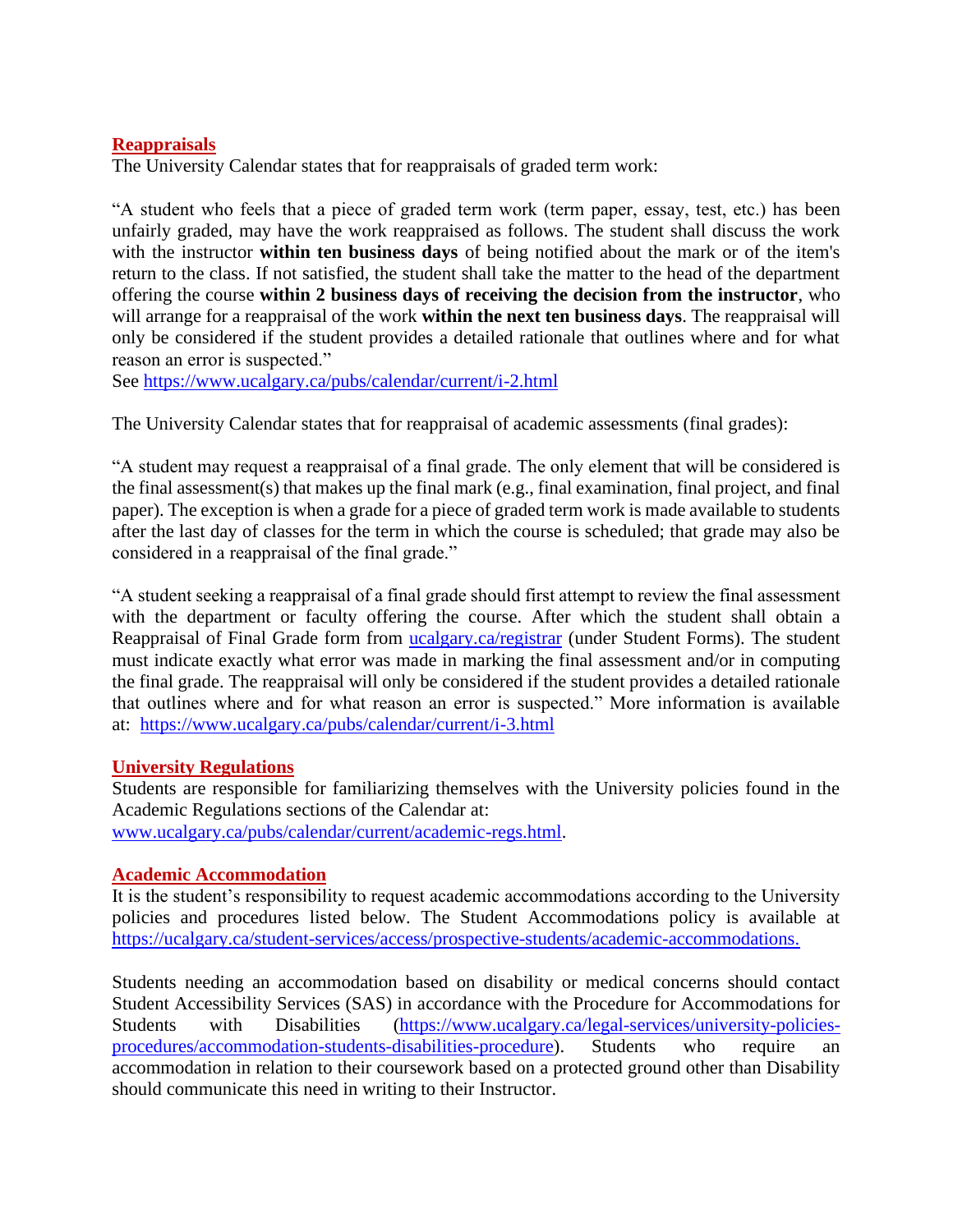SAS will process the request and issue letters of accommodation to instructors. For additional information on support services and accommodations for students with disabilities.

# **Plagiarism And Other Forms Of Academic Misconduct**

Academic misconduct in any form (e.g. cheating, plagiarism) is a serious academic offence that can lead to disciplinary probation, suspension or expulsion from the University. Students are expected to be familiar with the standards surrounding academic honesty; these can be found in the University of Calgary calendar at [http://www.ucalgary.ca/pubs/calendar/current/k.html.](http://www.ucalgary.ca/pubs/calendar/current/k.html) Such offences will be taken seriously and reported immediately, as required by Faculty of Arts policy.

#### **Required Access to Technology**

Please see the University's resource page at: [https://ucalgary.service-ow.com/it?id=kb\\_article&sys\\_id=86e7438013753ac06f3afbb2e144b031](https://ucalgary.service-ow.com/it?id=kb_article&sys_id=86e7438013753ac06f3afbb2e144b031)

### **Copyright Legislation**

All students are required to read the University of Calgary policy on Acceptable Use of Material Protected by Copyright and requirements of the copyright act to ensure they are aware of the consequences of unauthorised sharing of course materials (including instructor notes, electronic versions of textbooks etc.). Students who use material protected by copyright in violation of this policy may be disciplined under the Non-Academic Misconduct Policy."

[https://www.ucalgary.ca/policies/files/policies/acceptable-use-of-material-protected-by](https://www.ucalgary.ca/policies/files/policies/acceptable-use-of-material-protected-by-copyright.pdf)[copyright.pdf](https://www.ucalgary.ca/policies/files/policies/acceptable-use-of-material-protected-by-copyright.pdf) and<https://laws-lois.justice.gc.ca/eng/acts/C-42/index.html>

#### **Instructor Intellectual Property**

Course materials created by instructors (including presentations and posted notes, labs, case studies, assignments and exams) remain the intellectual property of the instructor. These materials may NOT be reproduced, redistributed or copied without the explicit consent of the instructor. The posting of course materials to third party websites such as note-sharing sites without permission is prohibited. Sharing of extracts of these course materials with other students enrolled in the course at the same time may be allowed under fair dealing.

#### **Freedom of Information and Protection of Privacy (FOIP)**

Student information will be collected in accordance with typical (or usual) classroom practice. Students' assignments will be accessible only by the authorized course faculty. Private information related to the individual student is treated with the utmost regard by the faculty at the University of Calgary.

#### **Evacuation Assembly Points**

In the event of an emergency evacuation from class, students are required to gather in designated assembly points. Please check the list found at [www.ucalgary.ca/emergencyplan/assemblypoints](http://www.ucalgary.ca/emergencyplan/assemblypoints) and note the assembly point nearest to your classroom.

#### **Faculty of Arts Program Advising and Student Information Resources**

For program planning and advice, visit the Arts Students' Centre in Social Sciences 102, call 403- 220-3580 or email [artsads@ucalgary.ca.](mailto:artsads@ucalgary.ca) You can also visit [arts.ucalgary.ca/advising](http://arts.ucalgary.ca/advising) for program